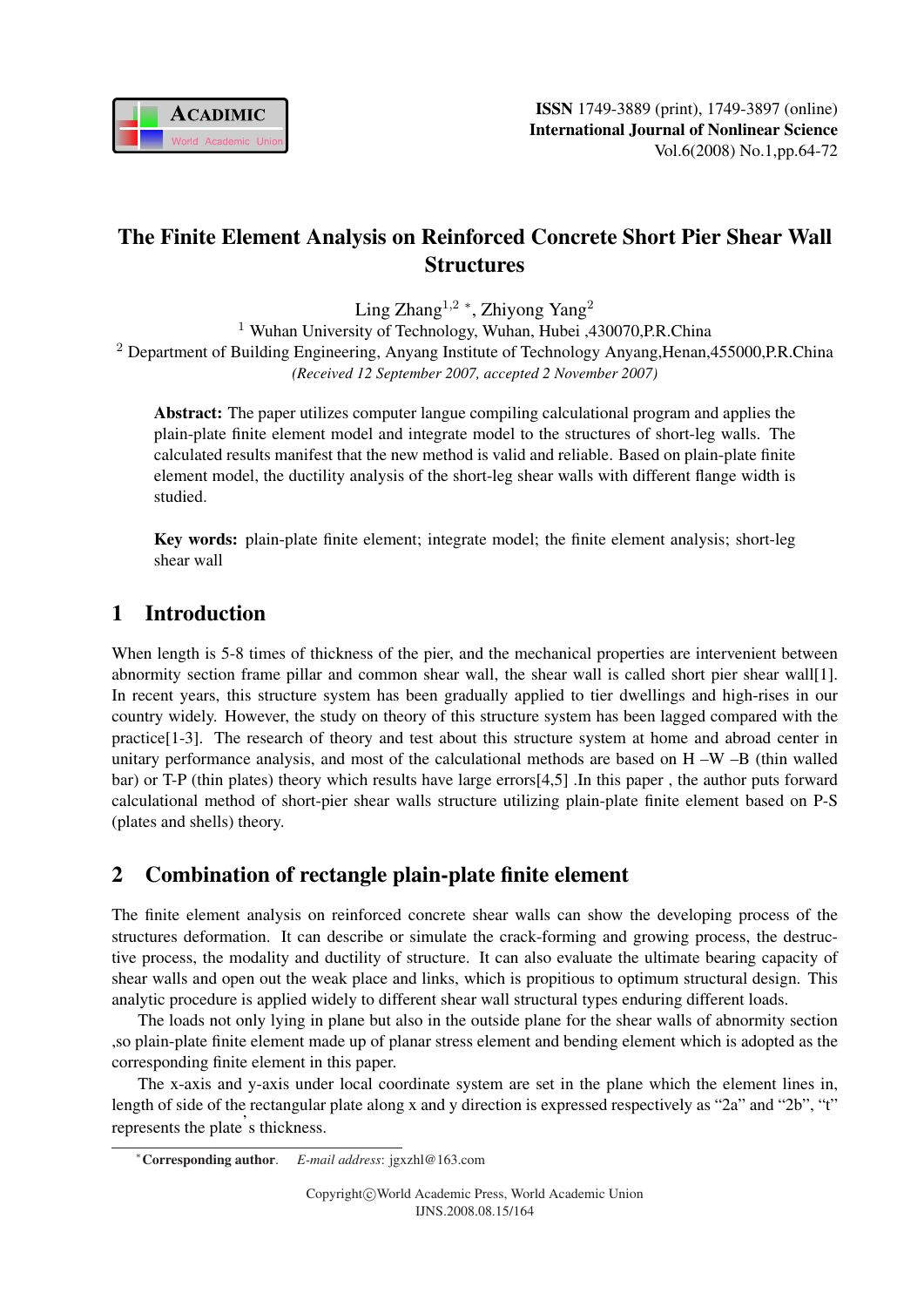

Figure 1: Plain-plate finite element in the local coordinate system

Two kinds of stress element are fitted together, and nodal displacements constitute the elements freedom degrees[6].In order to transform the stiffness matrix from local coordinate system to global coordinate system and aggregate it expediently in the later work, the corner  $\theta_{zi}$  is included into the nodal displacement in spite of  $\theta_{zi}$  not effecting the element's state of stress, while, a dummy bending moment  $M_{\theta zi}$  is also included accordingly into the nodal forces.

$$
\{\delta_i\} = \begin{bmatrix} u_i & v_i & w_i & \theta_{xi} & \theta_{yi} & \theta_{zi} \end{bmatrix}^T (i = 1, 2, 3, 4)
$$
 (2.1)

$$
\{F_i\} = \begin{bmatrix} U_i V_i & W_i M_{\theta X} i & M_{\theta Y} i M_{\theta Z} i \end{bmatrix}^T (i = 1, 2, 3, 4)
$$
 (2.2)

## 3 The model of reinforced concrete plain-plate finite element

Interrelation of reinforcing steels and concrete should be considered when we constitute a finite element model of R.C (Reinforced Concrete). Here, integrate finite element model is adopted according to the characteristic that the reinforcing steels equably distributing generally in the shear walls[6-8]. As shown in Fig. 2.



Figure 2: Integrate model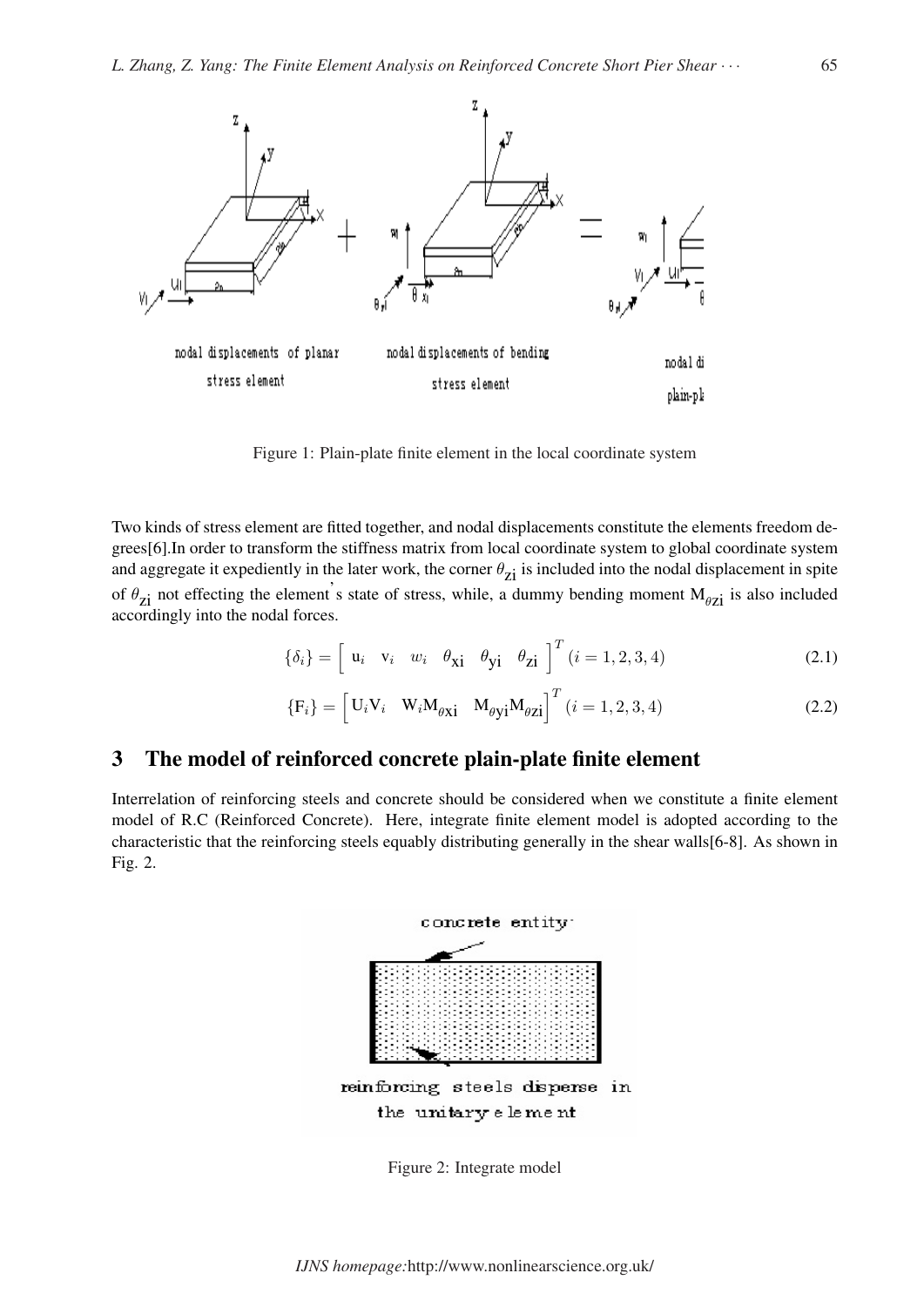The reinforcing steels are considered dispersing in the unitary finite element, and the element is considered as homogeneous material. The stiffness matrix are made up of reinforcing steel and concrete, while, assuming that there are not relative slips between reinforcing and concrete. The elastic stiffness matrix of the integrate element could be calculated by the underhood:

$$
[D] = [D_c] + \sum_{i} [D_s]_{i}
$$
 (3.1)

Where  $[D_c]$  is the stiffness matrix of concrete and  $[D_s]_1$  is the stiffness matrix of reinforcing steels distributing equably along the " $i_{th}$ " direction.

## 4 The constitutive relation of concrete under two-way stress

Adopting the form of nonlinear elasticity-increment is reasonable for the Reinforced Concrete shear wall structure when the loads are exerted progressively and out of proportion.

Because of adopting the nonlinear elastic theory, here we assume all the same there being one-to-one correspondence between stress state and strain state, while the material parameters are the functions of stress state (or strain state). So, stress increments and strain increments are brought into relation by material constitutive matrix. This paper applies the nonlinear constitutive model of concrete brought forward by Darwin and Pecknold. The fundamental assumption of this model lies in: the concrete is orthogonal, anisotropic, and the relation between stress and strain is linear elastic under any load increments.

Relation between stress increments and strain interments of concrete is expressed by Eq.(4.1)[9].

$$
\begin{Bmatrix} d\sigma_1 \\ d\sigma_2 \\ d\tau_{12} \end{Bmatrix} = \frac{1}{1 - v^2} \begin{bmatrix} E_1 & v\sqrt{E_1 E_2} & 0 \\ v\sqrt{E_1 E_2} & E_2 & 0 \\ 0 & 0 & (1 - v^2)G \end{bmatrix} \begin{Bmatrix} d\varepsilon_1 \\ d\varepsilon_2 \\ d\gamma_{12} \end{Bmatrix}
$$
(4.1)

in which:  $E_1, E_2$  is the equivalent tangent modulus along direction of principal stress when one grade load is inflicted on the structure;  $d\sigma_1$ ,  $d\sigma_2$ ,  $d\tau_{12}$  is stress increments brought by load increments;  $d\varepsilon_1$ ,  $d\varepsilon_2$ ,  $d\gamma_{12}$ is strain increments brought by load increments; G is the shear modulus and v is the Poisson's ratio of concrete.

(a) Assuming the value of the shear modulus  $G$  does not relate to the choice of coordinate axis, and this request can be proved by the following formulate using substituting method[10].

$$
G = \frac{1}{4(1 - v^2)} (E_1 + E_2 - 2v\sqrt{E_1 E_2})
$$
\n(4.2)

(b) Calculation of the Poisson's ratio  $v$ 

According to the fundamental equations of elasticity about anisotropic orthogonal materials:

 $v_1E_2 = v_2E_1$ , let  $v = \sqrt{v_1v_2}(v_1v_2)$  is the Poisson's ratio of principal stress direction);

Adopting the following suggestion of Darwin and Pecknold[9]:

(i)pressed or pulled under two-way stress:  $\nu = 0.2$ 

(ii)pressed and pulled under one-way stress:

$$
v = 0.2 + 0.6\left(\frac{\sigma_1}{f_c'}\right)^4 + \left(\frac{\sigma_2}{f_c'}\right)^4\tag{4.3}
$$

Where  $f'_c$  is the cylinder crushing strength of the concrete.

(c) Calculation of the tangent modulus  $(E_1, E_2)$  of the concrete along the principal stress direction exerted first-grade load.

Equivalent monoaxial stress-strain relation put forward by Darwin and Pecknold is used in this paper. If the concrete of element is not crazed,  $E_i$  is calculated in the pressure direction by Eq. (4.4) in the two cases: pressed under two-way stress, pressed and pulled under one-way stress[9].

$$
E_i = \frac{d\sigma_i}{d\varepsilon_{iu}} = \frac{E_0[1 - (\frac{\varepsilon_{iu}}{\varepsilon_{ic}})^2]}{[1 + [\frac{E_0}{E_s} - 2](\frac{\varepsilon_{iu}}{\varepsilon_{ic}}) + (\frac{\varepsilon_{iu}}{\varepsilon_{ic}})^2]^2}
$$
(4.4)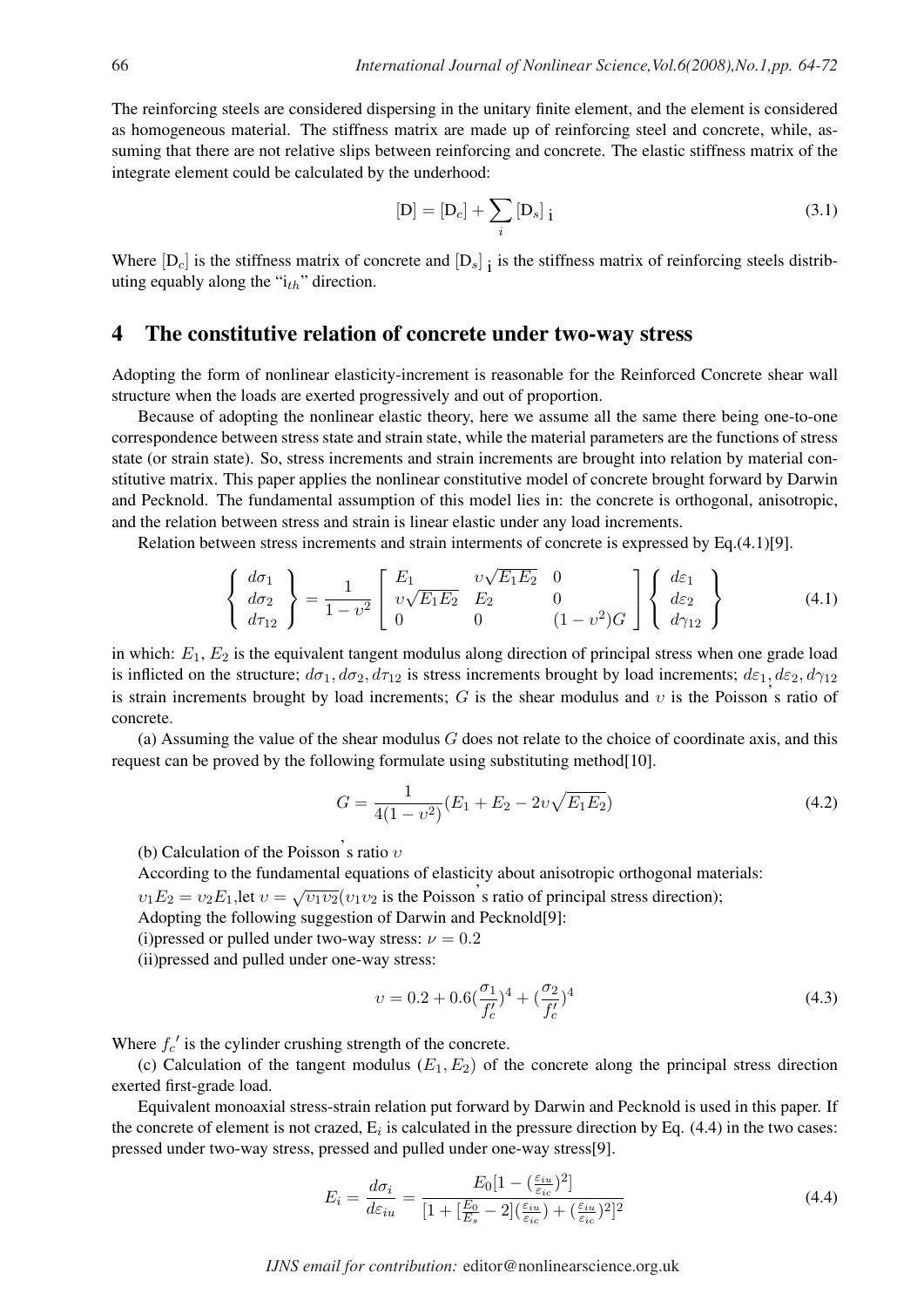In which,  $E_0$  is the modulus of elasticity passing origin;  $E_s$  is the secant modulus corresponding the equivalent maximal compressive stress $\sigma_{\rm ic}$ ;

$$
E_s = \frac{\sigma_{ic}}{\varepsilon_{ic}} \tag{4.5}
$$

Where  $\varepsilon_{\rm ic}$  is the compressional strain corresponding the equivalent maximal compressive stress  $\sigma_{\rm ic}$ ;

$$
\varepsilon_{iu} = \sum \frac{\Delta \sigma_i}{E_i} \tag{4.6}
$$

in which,  $\Delta \sigma_i$  is the stress increments caused by each-grade load increments in the principal stress direction "i";  $E_i$  is the tangent modulus in the principal stress direction "i" when previous-grade load increments are exerted. The calculation of  $\sigma_{ic}$  and  $\varepsilon_{ic}$  bases on the formulate put forward by Kupfer and Gerstle.

# 5 Matrix expressing stress-strain relation of reinforcing steels in the integrate model

The reinforcing steels are regarded as unidimensional continuum dispersing in the unitary finite element(fig.3), it's relation of stress and strain along "i" direction is:

$$
d\sigma_{si} = \rho_i E_{si} d\varepsilon_{si} \tag{5.1}
$$

Where  $\rho_i$  is the reinforcement ratio along "i" direction.



Figure 3: The model of reinforcing steel element

The stiffness matrix of "i" direction is expressed:

$$
[D_s]_i^{\prime} = \begin{bmatrix} \rho_i E_{si} 0 & 0 \\ 00 & 0 \\ 00 & 0 \end{bmatrix}
$$
 (5.2)

The local coordinate of "i" direction is transformed to x and y coordinate,

$$
[D_s]_i = [T_i]^T [D_s]' [T_i]
$$
\n
$$
(5.3)
$$

Where  $[T]$  is the transition matrix from local coordinate to global coordinate.[9,11]

$$
[T] = \begin{bmatrix} \cos^2 \alpha \sin^2 \alpha & \sin \alpha \cos \alpha \\ \sin^2 \alpha \cos^2 \alpha & -\sin \alpha \cos \alpha \\ -2 \sin \alpha \cos \alpha 2 \sin \alpha \cos \alpha & \cos^2 \alpha - \sin^2 \alpha \end{bmatrix}
$$
(5.4)

the value of  $\alpha$  in the above formulate is prescripted as positive sign when the revolution is clockwise from "i"direction to x-axis.

*IJNS homepage:*http://www.nonlinearscience.org.uk/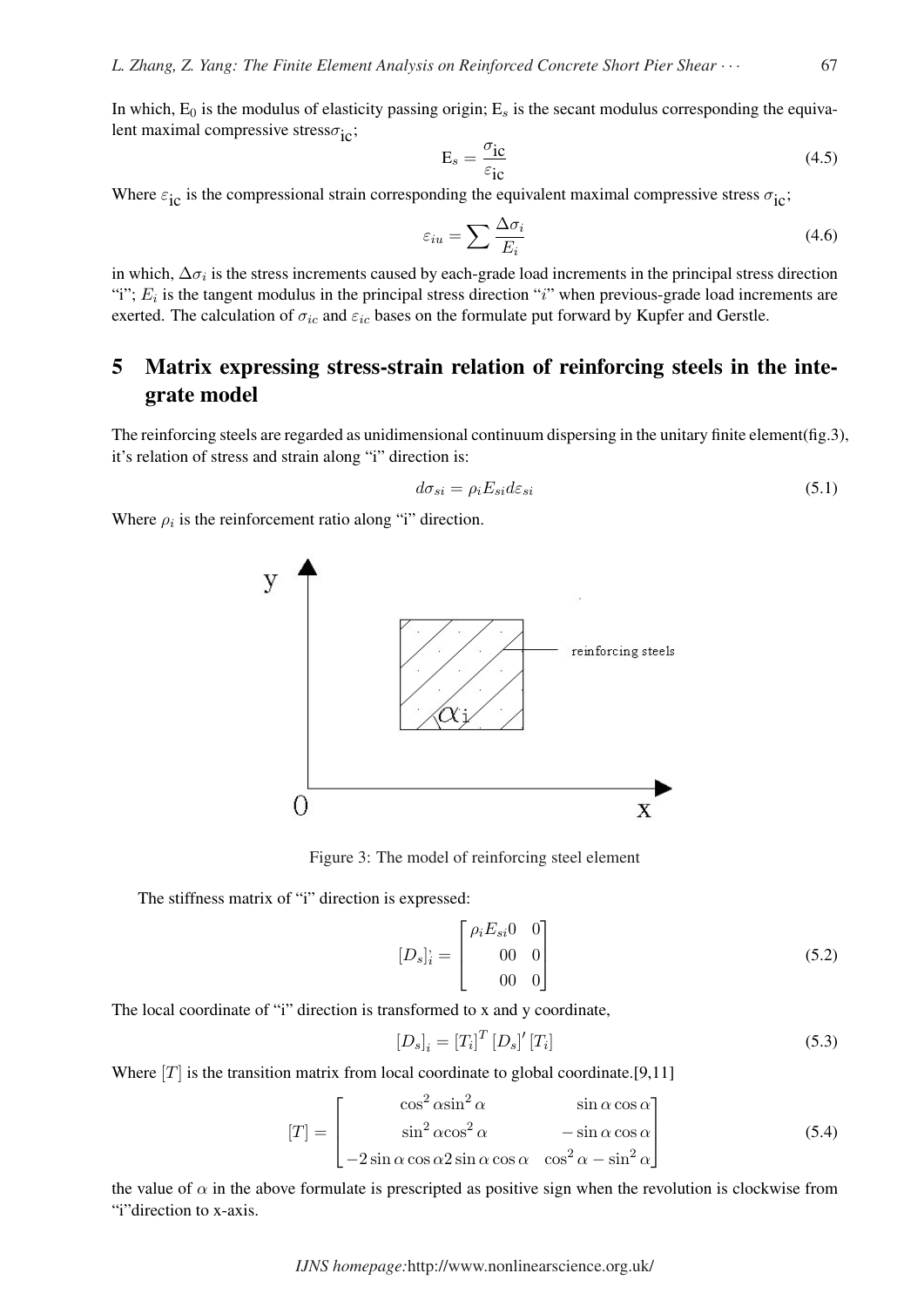## 6 Nonlinear analytic procedure on the finite element of reinforced concrete shear wall

Here, with the computational model is integrated, the shear walls element is plain-plate finite-element of rectangle, D-P model is adopted as constitutive relations of concrete and reinforcing steels are assumed as ideal elastoplastic body.

#### 6.1 To calculate the actual load increments and cumulative loads

1) The actual load increments

$$
\{\Delta R_i\} = \{\Delta R_i\}^0 + \{\Delta Q_{i-1}\}\tag{6.1}
$$

where,  $\{\Delta R_i\}^0$  is the load increment of signed originally,  $\{\Delta Q_{i-1}\}$  is lopsided load increment calculated of  $(i - 1)_{th}$ .

2) The cumulative loads

$$
\{R_i\} = \{R_0\} + \sum_{j=1}^{i} \{\Delta R_j\}
$$
 (6.2)

### 6.2 To calculate the element stiffness matrix and unitary stiffness matrix of the load increments according to its behavior of the  $(i - 1)<sub>th</sub>$  at the end

1) Elastic stiffness matrix of the integrate element

Assumed that: the tangent modulus on the two principal stress direction of concrete element of  $(i1)_{th}$ in the end is  $E_{1,i-1}$  and  $E_{2,i-1}$  respectively, the Poisson's ratio is  $\mu_{i-1}$  and the tangent modulus of reinforcing steels element is $E_{s,i-1}$ .We can first calculate the elastic stiffness matrix of reinforcing steels and the concrete element —— $D_{c,i-1}, D_{s,i-1}$ , and then calculate the elastic stiffness matrix of the integrate element " $D_{i-1}$ "[4]:

$$
[D_{i-1}] = [T]^t [D_{c,i-1}] [T] + [L]^T [D_{s,i-1}] [L]
$$
\n(6.3)

In which,  $[T]$  and  $[L]$  is the transition matrix of concrete and reinforcing steels element respectively.

2) To calculate the stiffness matrix of element " $k_{i-1}$ " and transform it from local coordinate system to global coordinate system;

3) To calculate the unitary stiffness matrix  $K_{i-1}$  while giving the stiffness coefficient any fixed value  $k_{z\theta}$  on the direction of  $\theta_z$  at the special node.

#### 6.3 To solve the unitary equations of equilibrium

Basing on the above work, the displacement increments { $\Delta \delta_i$ } of the structure can be calculated according to  $[K_{i-1}]$  { $\Delta \delta_i$ } = { $\Delta R_i$ }, and the displacements can be added up by: { $\delta_i$ } = { $\delta_{i-1}$ } + { $\Delta \delta_i$ }.

#### 6.4 To calculate the nodal displacements and strains of the element

After calculating the nodal displacement increments  $\{\Delta \delta_i\}$  and the nodal displacement  $\{\delta_i\}$  of the structure,  ${\{\Delta \delta_i\}}^e$  and  ${\{\delta_i\}}^e$  can be separated respectively. Then the strains of the element can be calculated too.

Where  $\{\Delta \delta_i\}^e$ ,  $\{\delta_i\}^e$  is the nodal displacement increments and displacements of the element respectively.

1) To calculate the strain increments of the element ——{ $\Delta \epsilon_i$ }<sup>e</sup> and add up the strains:

$$
\{\Delta\varepsilon_i\}^e \{\varepsilon_i\}^e = \{\Delta\varepsilon_i\}^e + \{\varepsilon_{i-1}\}^e
$$

2) To calculate the principal strain increments of the element—— $\Delta \varepsilon_{1,i}^e, \Delta \varepsilon_{2,i}^e$  and the principal strains——  $\varepsilon^e_{1,i}, \varepsilon^e_{2,i}.$ 

*IJNS email for contribution:* editor@nonlinearscience.org.uk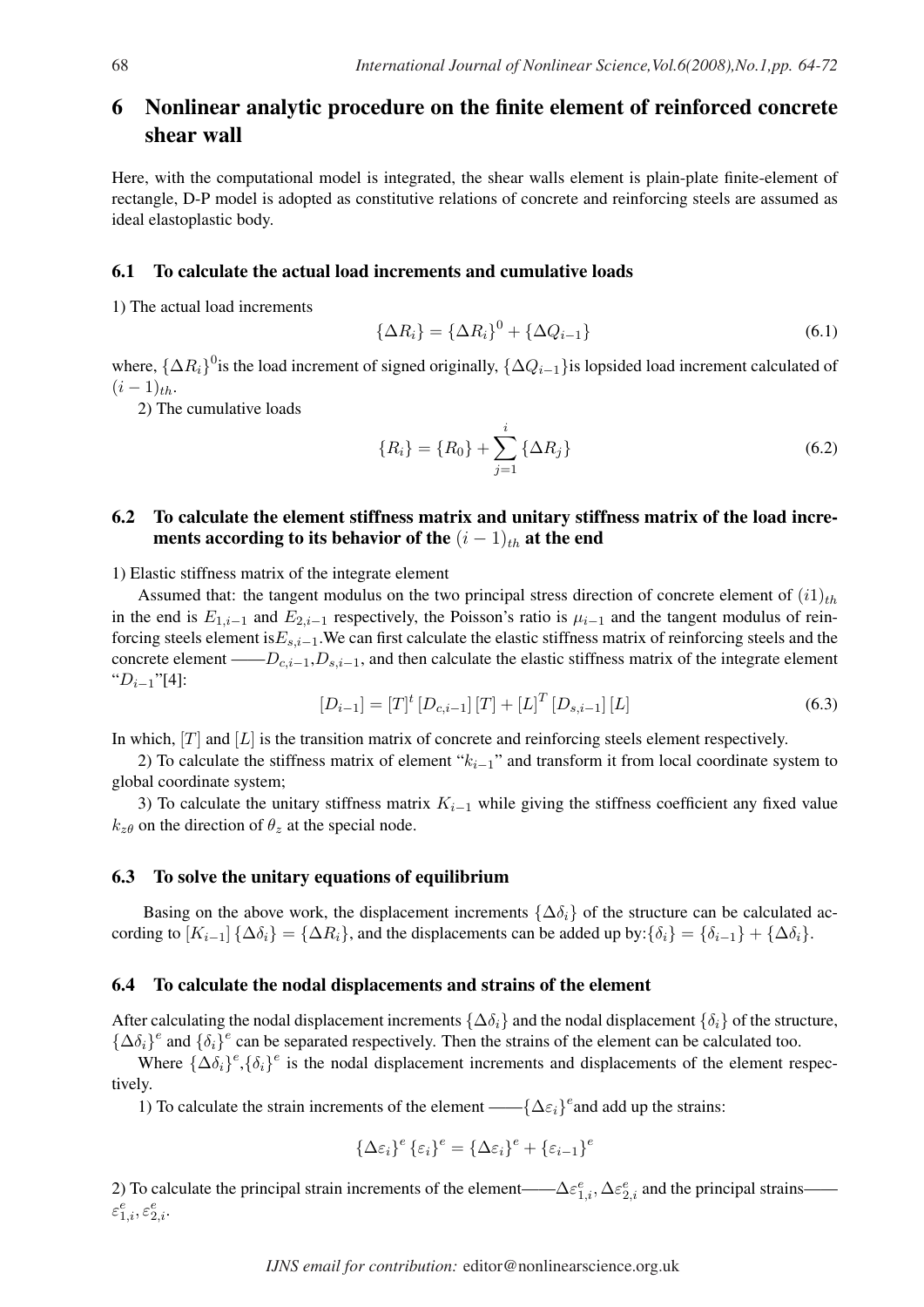#### 6.5 To calculate the stresses of the element

1) The calculation of the stress increments of reinforcing steels and concrete of the element——{ $\Delta \sigma_{s,i}$ }<sup>e</sup>, { $\Delta \sigma_{c,i}$ }<sup>e</sup>

$$
\{\Delta \sigma_{s,i}\}^e = [L]^T [D_{s,i-1}]^e [L] \{\Delta \varepsilon_i\}^e, \{\Delta \sigma_{c,i}\}^e = [T]^t [D_{c,i-1}]^e [T] \{\Delta \varepsilon_i\}^e
$$

2) To add up the stresses of reinforcing steels and concrete of the element respectively

$$
\{\sigma_{s,i}\}^e = \{\Delta \sigma_{s,i}\}^e + \{\sigma_{s,i-1}\}^e, \{\sigma_{c,i}\}^e = \{\Delta \sigma_{c,i}\}^e + \{\sigma_{c,i-1}\}\
$$

$$
\{\sigma_i\}^e = \{\Delta \sigma_i\}^e + \{\sigma_{i-1}\}^e = \{\Delta \sigma_{s,i}\}^e + \{\Delta \sigma_{c,i}\}^e + \{\sigma_{i-1}\}^e
$$

3) The calculation of the principal stresses and the principal stress' s direction angle of the concrete element—  $-\sigma_{c1,i}^e,\sigma_{c2,i}^e,\theta_{c,i}^e.$ 

#### 6.6 To calculate the tangent modulus of the concrete element—— $E_{1s,i}, E_{2s,i}$

1) Calculation of the equivalent principal strains of concrete

The increments of equivalent principal strain of concrete:

$$
\Delta \varepsilon_{1u,i} = \frac{\sigma_{c1,i} - \sigma_{c1,i-1}}{E_{1,i-1}}; \quad \Delta \varepsilon_{2u,i} = \frac{\sigma_{c2,i} - \sigma_{c2,i-1}}{E_{2,i-1}}
$$

The equivalent principal strain of concrete:  $\varepsilon_{1u,j} = \varepsilon_{1u,i-1} + \Delta \varepsilon_{1u,i}$ ;  $\varepsilon_{2u,j} = \varepsilon_{2u,i-1} + \Delta \varepsilon_{2u,i}$ 

2) Calculation of  $\varepsilon_{1c,i}$  and  $\varepsilon_{2c,i}$ .

3) Calculation of  $E_{1s,i}$ ,  $E_{2s,i}$ :  $E_{js,i} = \frac{\sigma_{jc,i}}{\sigma_{jsi,i}}$  $\frac{\sigma_{jc,i}}{\varepsilon_{jc,i}}$  (j=1,2).

#### 6.7 The material behavior of  $i_{th}$  load increments in the end

The above calculation stresses are based on the assumption that the material behavior hold the line of the previous grade in the end, and the tangent matrix is utilized to the calculating. The actual stress value of current grade should be solved on the basis of analysis of element behavior and considering the actual relation between stress and strain.

- 1) Calculate the elastic modulus  $E_{1,i}, E_{2,i}$  and elastic stiffness matrix  $[D_i]$  of the concrete element;
- 2) Calculate the actual stresses of the concrete element;
- 3) Calculate the elastic modulus  $E_{s,i}$  and elastic stiffness matrix  $[D_{si}]$  of the reinforcing steel element.

#### 6.8 Calculation of unbalanced stress and unbalanced nodal force

Releasing of stress caused by cracking concrete brought the unbalanced element stress. Its · corresponding nodal forces is named unbalanced nodal force and the nodal loads corresponded to unbalanced nodal force is named unbalanced nodal loads.

1) Calculate the unbalanced nodal loads of element——{ $\Delta Q_i$ }<sup>e</sup>;

2) Unbalanced nodal loads of each element formed unbalanced nodal loads  $\{\Delta Q_i\}^e$  of structures though transforming the coordinate.

### 7 Analysis by examples

Example 1 *Reinforced concrete shear wall is analyzed on the basis of experimenting and calculating in the references*[1,2]. Where, the strength and elastic modulus of the concrete is respectively  $f_c = 34.64 MPa$ and  $E_c = 3.6 \times 10^4 MPa$ ; the strength and elastic modulus of the reinforcing steel is respectively  $f_y =$  $310MPa$  and  $E_s = 2.0 \times 10^5 MPa$  *; ratio of the longitudinal reinforcement and hoop reinforcement is respectively 1% and 0.3% in the wall leg; ratio of the longitudinal reinforcement and hoop reinforcement is respectively 1% and 0.566%[4,9,12] in the lintel. The computational model is established by the shape of test-pieces as fig.5, and there are 68 elements in all.*

e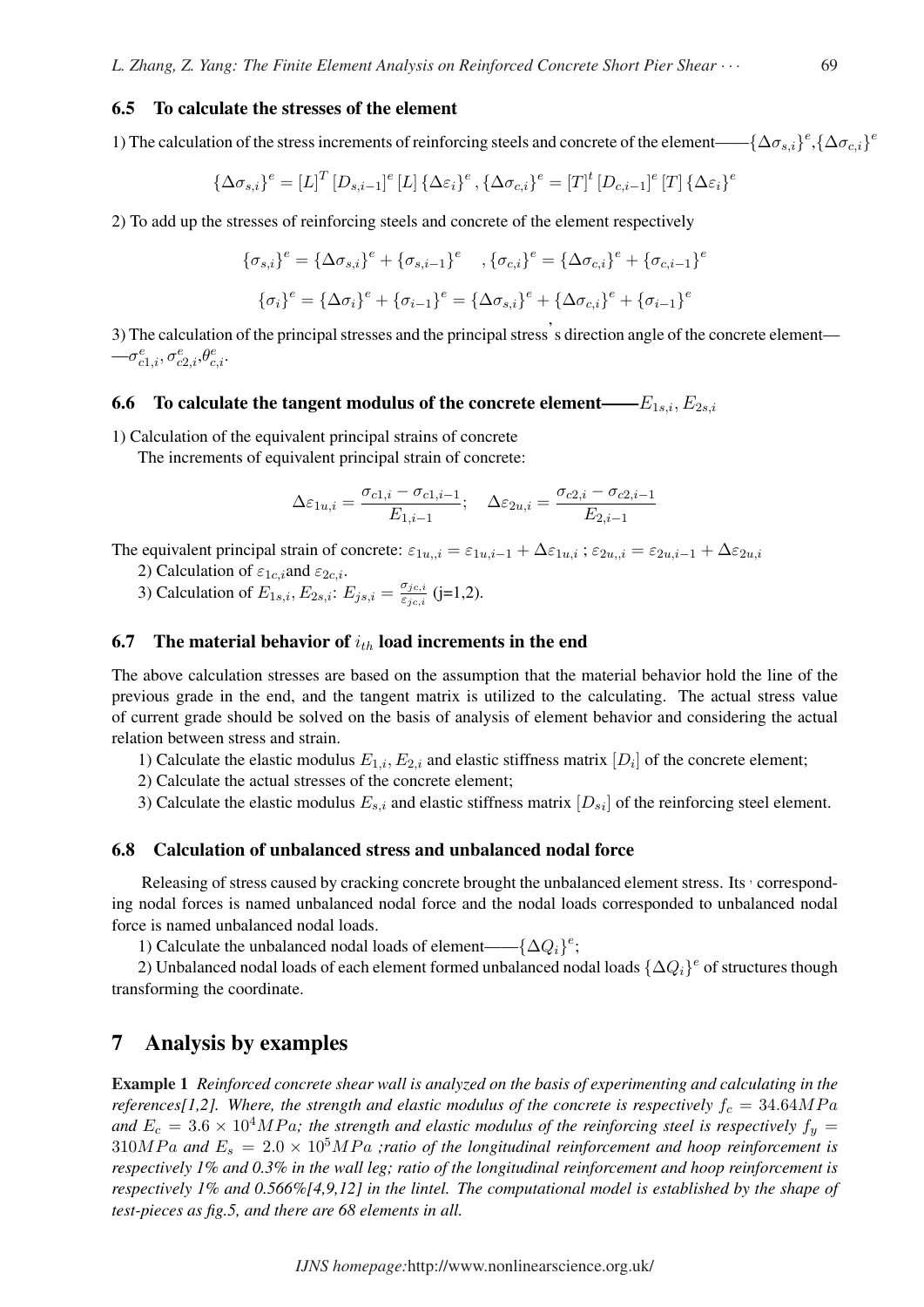

Figure 4: The experimental model Fig.5 The partition of the finite element. Figure 5: The partition of the finite element.



*According to the loading method and procedure, lateral loads P*1*=2P/3 is inflicted on the top of structure, and P*<sub>2</sub>=*P*/3 on the half of the structure  $\dot{\phantom{a}}$  is height. During the experiment, the top load is  $P_1$  = 5kN, 10kN, 15kN, 20kN, 25kN, 30kN *in turn. The curve of load-displacement on the basis of experiment and calculating analysis is drawn as Fig.6.*

*The calculated results manifest that it can put up perfectly the characteristic of reinforced concrete shear wall enduring force to utilize integrate model and plain-plate finite element during the analysis. So the calculated results are dependable. Certainly, there are some errors between calculating and experimentation because of the model of the shear wall adopted being crude comparatively; the stress of element caused by each grade loads being put on the next grade directly as external loads, which bring paranormal unitary stiffness of the shear wall and not detailed partition of element.*



Figure 6: The load displacement curive of shear wall wall Figure 7: The partition of the shear wall element

Example 2 *In this example, the ductility is analyzed the double symmetrical short-legs shear wall with 4 floors, here, the story height and thickness is* 2.8m *and* 0.2m *respectively.*

*In the computational model, horizontal lateral loads P*1*=2P/3 are inflicted on the top of structureand P*2*=P/3 on the half of the structure height (here, P are the monotonic total loads).The short-leg shear wall is regard in ductility stage when the legs cracked enduring tensile stress. However, the structure is regard destroyed when the concrete of legs crushed enduring compression stress. The partition of the finite element is shown as Fig.7. The unitary shear wall is compartmentalized to 104 elements including 138 nodes. The*

*IJNS email for contribution:* editor@nonlinearscience.org.uk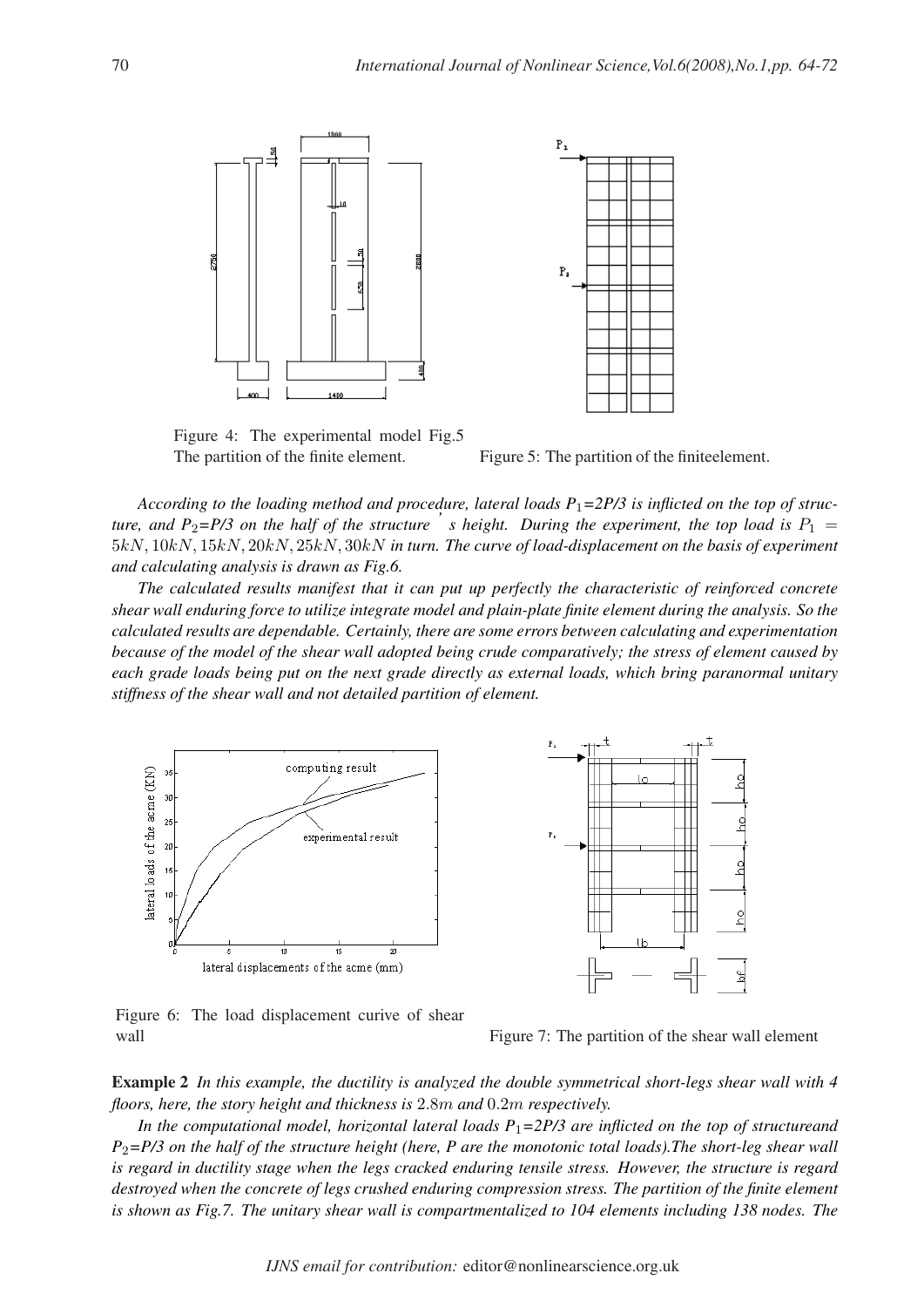*stresses are centralized relatively at the lintel of the model, amplitude of variation of the stresses are huge relatively, so the elements nearby are compartmentalized in detail.*

*The concrete adopted is C50, the material parameter:*  $f_c = 26.5 MPa$ ,  $f_t = 2.45 MPa$ ,  $\nu = 0.2$ ,  $E_c = 3.6 \times 10^4 MPa$ . The reinforcing steel adopted is the first grade and the material parameter is *respectively:*  $E_s = 2.0 \times 10^5 MPa$ ,  $f_y = 310 MPa$ . The ratio of the longitudinal reinforcement and hoop *reinforcement is respectively 1% and 0.3% in the wall leg; ratio of the longitudinal reinforcement and hoop reinforcement is respectively 1.5% and 0.3% in the lintel.*

*The ductility analysis of short-leg shear walls with different width of flange is based on the section height of shear wall' s leg and lintel are fixed. The result of analysis and the curve of loads-lateral displacements are shown respectively as Table.1 and Fig.8.*



lateral displacements of the acme (mm)

Figure 8: The load-displacement curve with different width of flange  $b_f$ 

| Sequence | distance | height | height | width of   | cracking loads   | cracking loads   | ductility |
|----------|----------|--------|--------|------------|------------------|------------------|-----------|
| number   | between  | of leg | of     | the flange | of               | of legs enduring | ratio     |
|          | legs     | (m)    | lintel | (m)        | enduring<br>legs | compression      |           |
|          | (m)      |        | (m)    |            | tensile          | stress           |           |
|          |          |        |        |            | stress           | (KN)             |           |
|          |          |        |        |            | (KN)             |                  |           |
|          | 3.7      | 1.2    | 0.4    | 0.00       | 50               | 70               | 2.08      |
|          | 3.7      | 1.2    | 0.4    | 0.40       | 80               | 120              | 5.08      |
|          | 3.7      | 1.2    | 0.4    | 0.80       | 80               | 140              | 6.80      |

|  |  | Table 1: Ductility of the short-leg shear wall with different width of flange $b_f$ |  |  |  |  |  |  |
|--|--|-------------------------------------------------------------------------------------|--|--|--|--|--|--|
|--|--|-------------------------------------------------------------------------------------|--|--|--|--|--|--|

*Thus it can be seen that the elastoplasticity of shear walls is affected largely by the width of flange; the cracking loads of wall-legs increase with the increasing of width of flange, but the amplitude is in a narrow range. However the carrying capacity of shear walls, ultimate loads and displacement ductility of wall-leg increased all by a big margin. It can be seen from the load-displacement curve that the power dissipation of wall-legs increased with the width of flange across the board too.*

## 8 Conclusion

The paper utilized computer langue compiles calculating program and applies the plain-plate finite element model and integrates model to the structures of short-leg walls. Based on plain-plate finite element model, the ductility analysis of the short-leg shear walls with different flange width of wall-legs is studied.